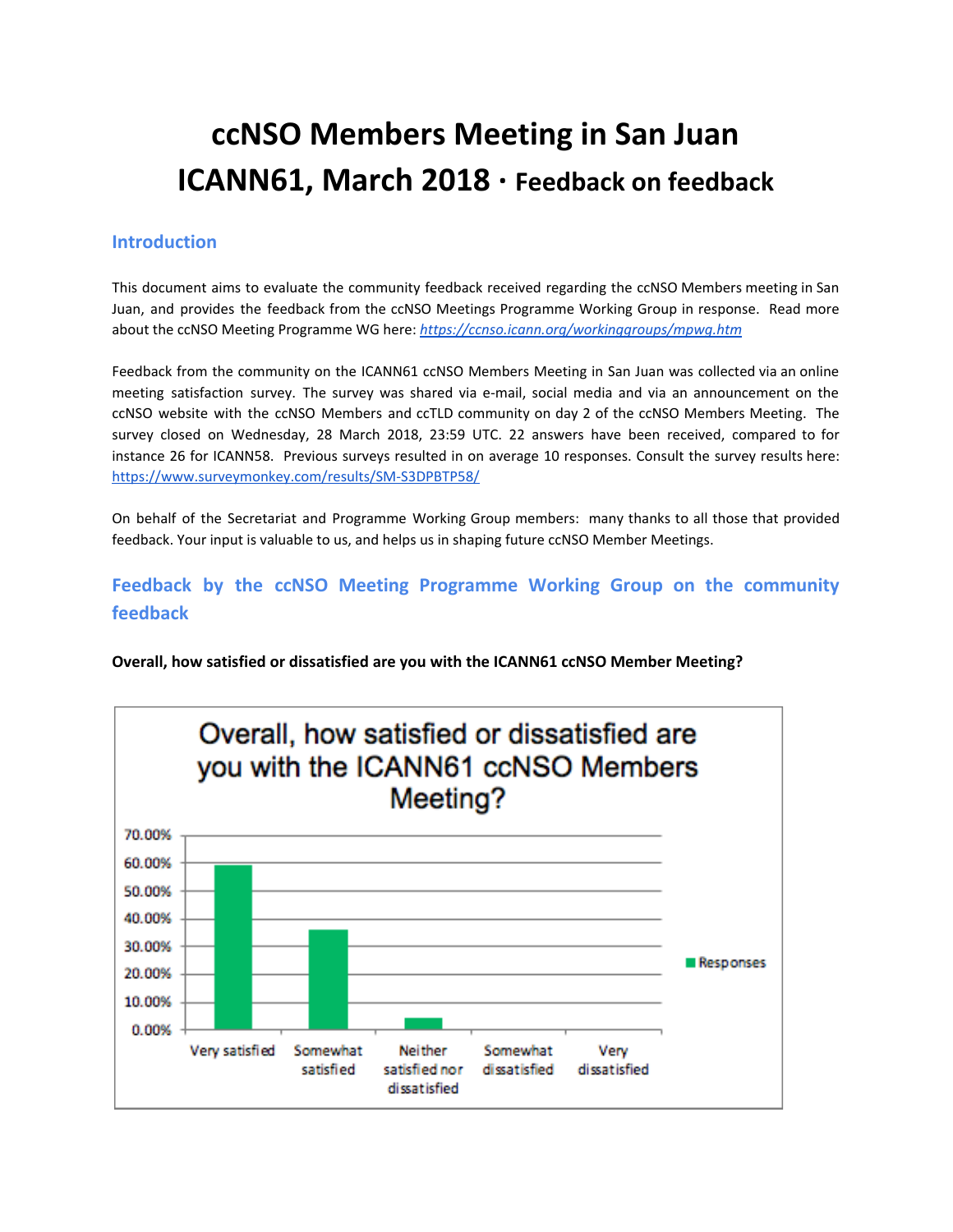#### **Response**

The Meeting Programme WG values your appreciation. We will continue to strive to meet the needs of the ccTLD community.



## **How would you rate the following items?**

## **Response**

Overall the individual items in the table above were rated positively. Many thanks for this. The ccNSO Meeting Programme Working Group believes the direction of travel of the ccNSO Members Meeting is the right one, even though we fully recognise there is still room for improvement.

## **What aspects of the ccNSO Member Meeting went particularly well?**

- The discussion on the impact of natural disasters and the mitigation of their impact, including next steps
- GDPR session, ccTLD new session, the cocktail
- Interaction with the audience during the break-out session on the meeting strategy review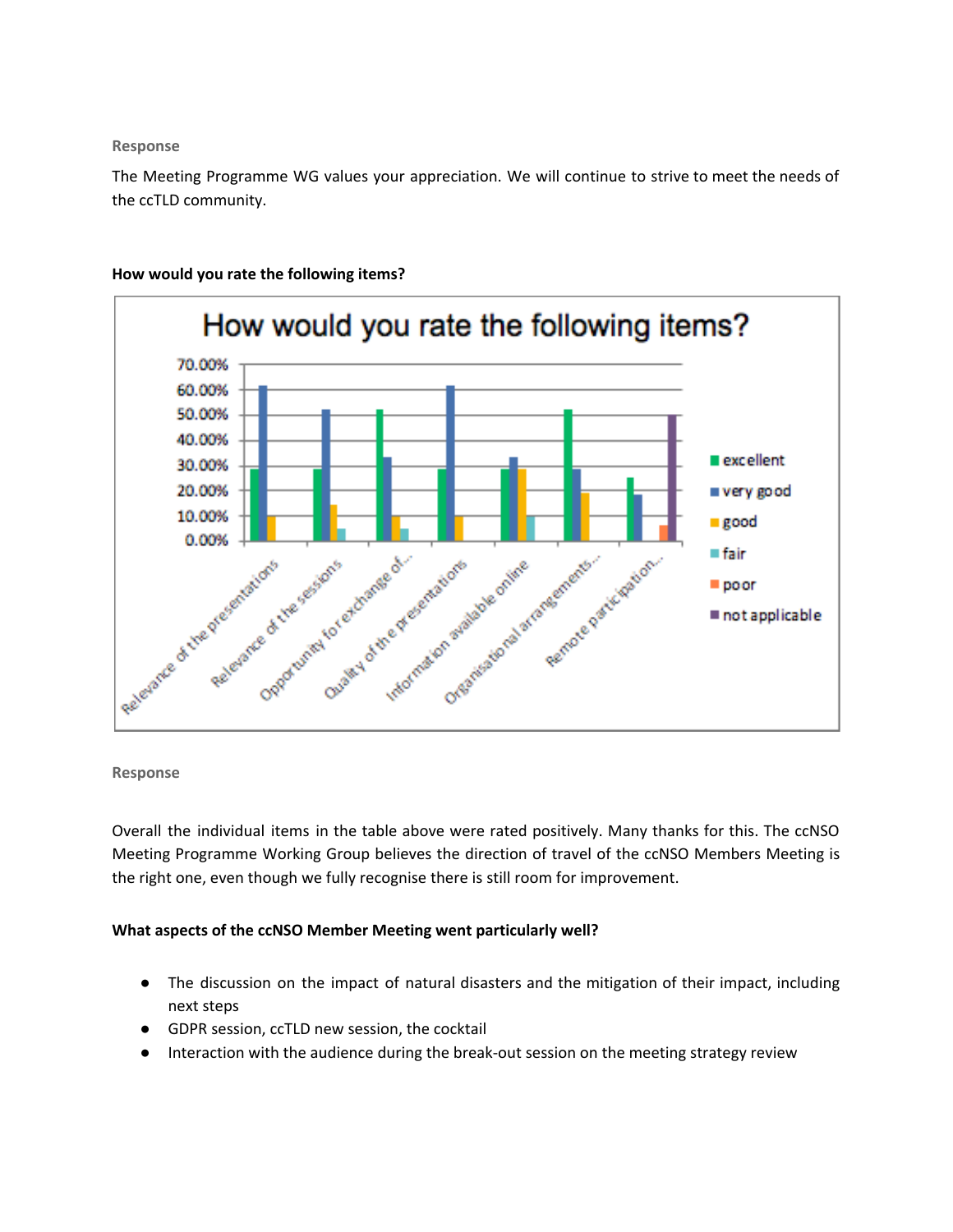### **Response**

Thank you! Within the Programme WG we believe sharing best practices and concerns and/or recommendations from various players is fundamental. We take this opportunity to thank all the presenters for sharing their experiences with the community.

The ccNSO secretariat organized in San Juan an on-site briefing session with the session chairs, prior to the ccNSO Members Meeting, where session chairs are invited to engage even more with the audience, to ensure sufficient interaction and involvement. The opportunity for interaction should be considered during the agenda setting. The session chair or moderator play a fundamental role here as well.

Networking opportunities are part of a good meeting, and special thanks goes out to the sponsors of the ccNSO cocktail, who made this possible.

## **What aspects of the ccNSO Member Meeting need improvement?**

- Especially during day 1, there were too many "update" sessions. Not all of those updates were relevant, or even real updates.
- Suggestion to provide WG updates in written
- Remote participation during day 2
- Use the face-to-face meetings for discussion and interaction with others
- Advice native English speakers to speak slowly, for those that are not that fluent in English
- Start with a "meet and greet" session

## **Response**

- The ccNSO Members Meeting typically allows for discussion and interaction with the audience, combined with some updates. The ccNSO Meetings Programme WG and Secretariat will aim to have a good balance between discussions and updates to ensure the ccNSO Member Meetings remain interesting and relevant and conducted in an efficient manner.
- Regular written Working Group updates are an excellent idea, which is currently being explored by the ccNSO Secretariat. Hopefully this extra service makes it easier as well for non-native speakers to follow the discussions.
- The issues with AdobeConnect had and are still having an impact on the ICANN community overall. The ccNSO Secretariat will do its best to mitigate the impact as far as possible. You are kindly invite to participate in the ICANN Meeting Tool Survey: <https://www.surveymonkey.com/r/NM82XJS>
- Your feedback will help us to evaluate the current remote conferencing tools (zoom and webex).
- The ccNSO is a platform for and by ccTLD managers, and the exchange of information, best practices, and knowledge is a cornerstone of what makes the ccNSO so valuable. The numerous efforts by volunteers are a fundamental aspect to the success of the ccNSO, being driven by and for the community.
- During the introduction and welcome on day 1 of the ccNSO Members Meeting, the chair of the programme WG and the ccNSO chair took the opportunity to welcome newcomers to the ccNSO. This tradition will be continued at ICANN62, in Panama.